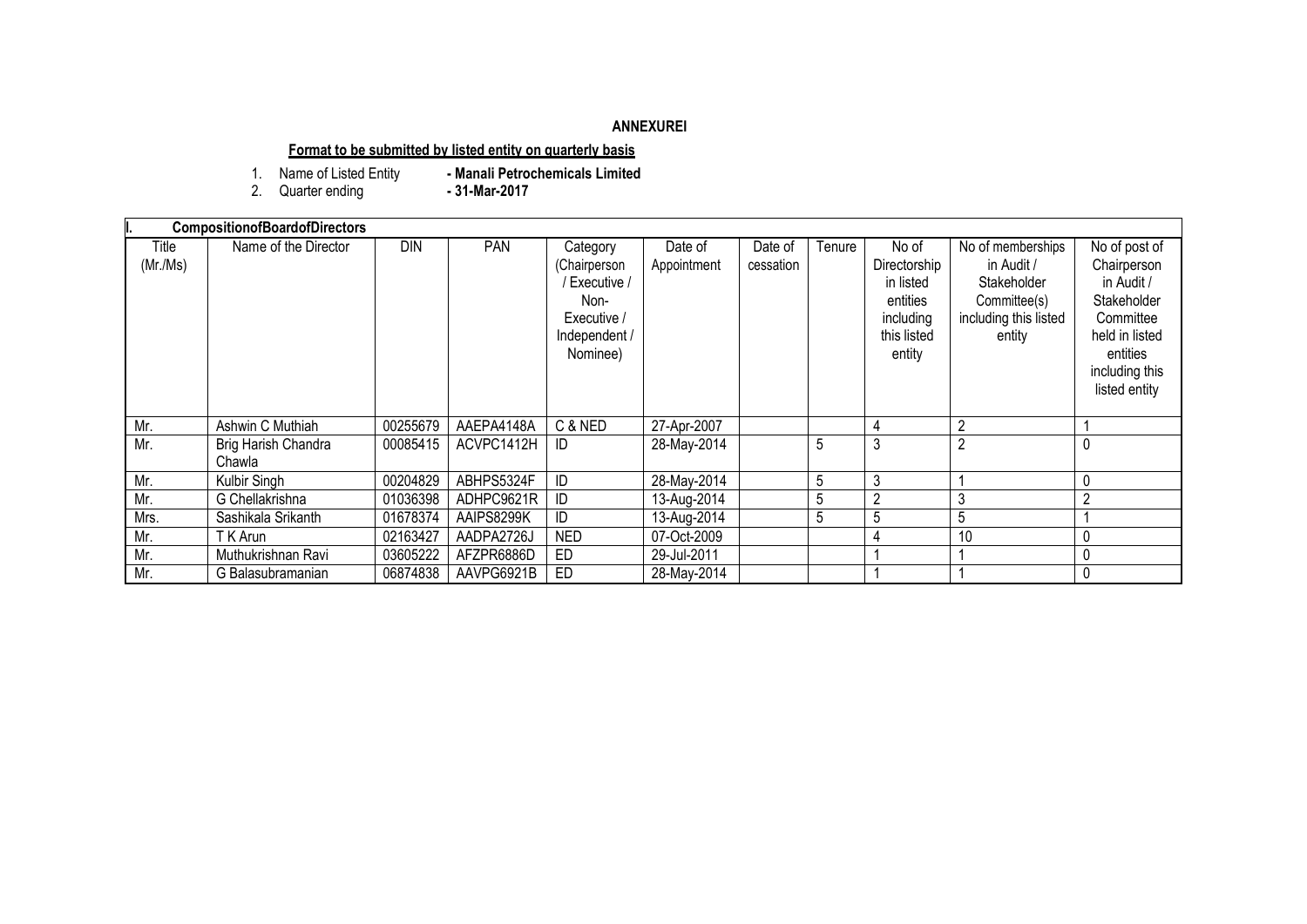# **II. Composition of Committees**

| <b>Audit Committee</b> |                            |            |                               |
|------------------------|----------------------------|------------|-------------------------------|
| Sr. No.                | Name of the Director       | Category   | <b>Chairperson/Membership</b> |
|                        | Brig Harish Chandra Chawla |            | Member                        |
|                        | G Chellakrishna            |            | Chairperson                   |
|                        | Kulbir Singh               |            | Member                        |
|                        | T K Arun                   | <b>NED</b> | Member                        |

| <b>Stakeholders Relationship Committee</b> |                             |            |                               |  |
|--------------------------------------------|-----------------------------|------------|-------------------------------|--|
| Sr. No.                                    | <b>Name of the Director</b> | Category   | <b>Chairperson/Membership</b> |  |
|                                            | T K Arun                    | <b>NED</b> | Member                        |  |
|                                            | Muthukrishnan Ravi          | ED         | Member                        |  |
|                                            | G Balasubramanian           | ED         | Member                        |  |
|                                            | Ashwin C Muthiah            | C & NED    | Chairperson                   |  |

| <b>Risk Management Committee</b> |                             |            |                        |  |
|----------------------------------|-----------------------------|------------|------------------------|--|
| Sr. No.                          | <b>Name of the Director</b> | Category   | Chairperson/Membership |  |
|                                  | T K Arun                    | <b>NED</b> | Member                 |  |
|                                  | Sashikala Srikanth          | ID         | Chairperson            |  |
|                                  | Muthukrishnan Ravi          | ЕD         | Member                 |  |

| Nomination and Remuneration Committee |                            |            |                               |  |
|---------------------------------------|----------------------------|------------|-------------------------------|--|
| Sr. No.                               | Name of the Director       | Category   | <b>Chairperson/Membership</b> |  |
|                                       | Brig Harish Chandra Chawla | ID         | Member                        |  |
|                                       | Kulbir Singh               | ID         | Chairperson                   |  |
|                                       | T K Arun                   | <b>NED</b> | Member                        |  |

| III.<br><b>Meeting of Board of Directors</b>            |                                                     |                                                                       |
|---------------------------------------------------------|-----------------------------------------------------|-----------------------------------------------------------------------|
| Date(s) of Meeting (i f any) in the<br>previous quarter | Date(s) of Meeting (if any) in the relevant quarter | Maximum gap between any two<br>consecutive (in number of days)<br>184 |
| 07-Nov-2016                                             | 31-Jan-2017                                         |                                                                       |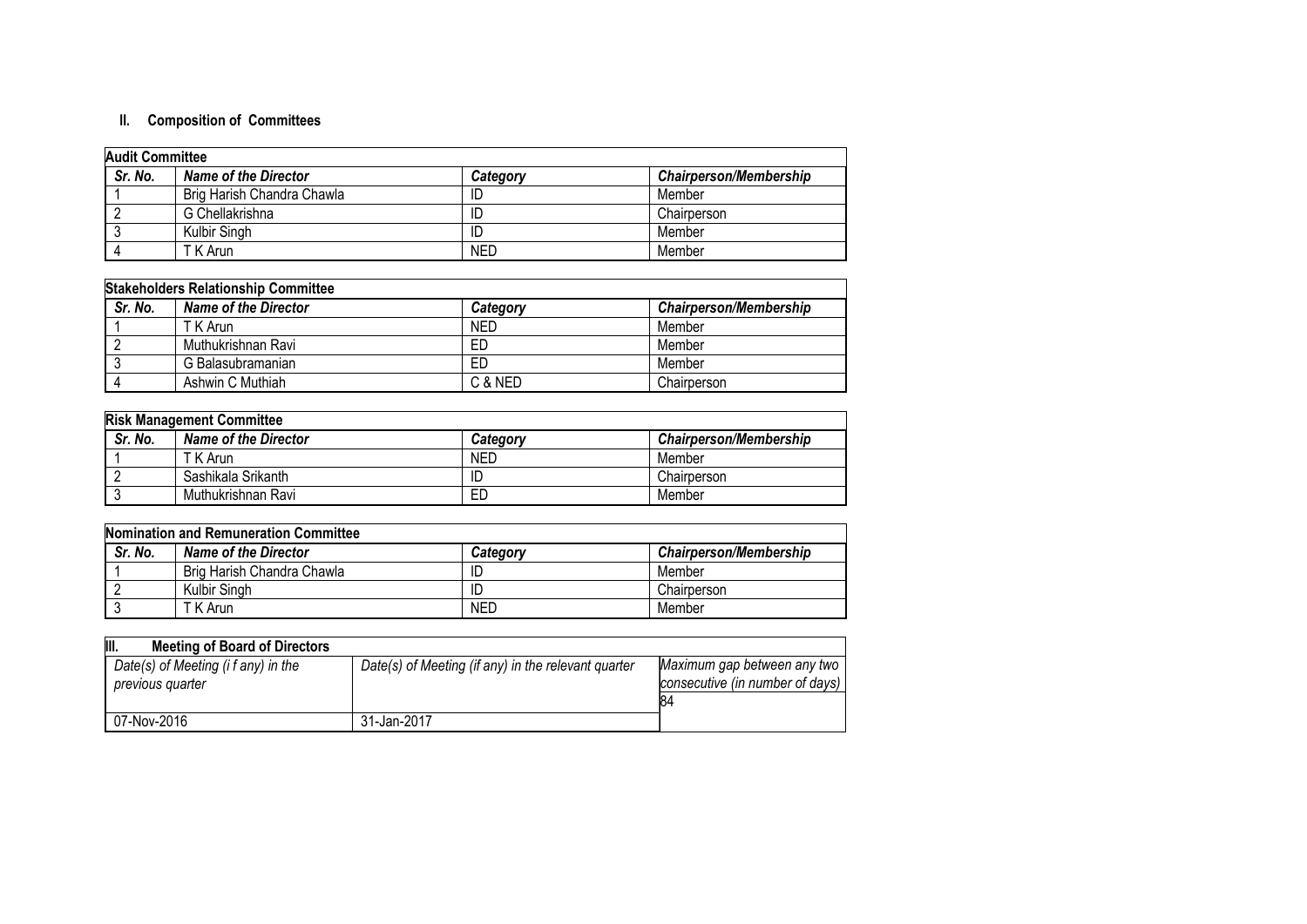| IV.<br><b>Meeting of Committees</b>                                                                       |                                                                        |                                                      |     |                                                                        |                                                                |
|-----------------------------------------------------------------------------------------------------------|------------------------------------------------------------------------|------------------------------------------------------|-----|------------------------------------------------------------------------|----------------------------------------------------------------|
| Name of the committee                                                                                     | $Date(s)$ of<br>meeting of the<br>committee in the<br>relevant quarter | Whether<br>requirement of<br>Quorum met<br>(details) |     | $Date(s)$ of<br>meeting of the<br>committee in the<br>previous quarter | Maximum gap between any two<br>consecutive (in number of days) |
| <b>Risk Management Committee</b>                                                                          | 31-Jan-2017                                                            | Yes                                                  |     | 31-Oct-2016                                                            | 84                                                             |
| Stakeholders Relationship<br>Committee                                                                    | 31-Jan-2017                                                            | Yes                                                  |     | 07-Nov-2016                                                            |                                                                |
| <b>Audit Committee</b>                                                                                    | 31-Jan-2017                                                            | Yes                                                  |     | 07-Nov-2016                                                            |                                                                |
| Nomination & Remuneration<br>Committee                                                                    | 31-Jan-2017                                                            | Yes                                                  |     | 07-Nov-2016                                                            |                                                                |
|                                                                                                           |                                                                        |                                                      |     |                                                                        |                                                                |
| V.<br><b>Related Party Transactions</b>                                                                   |                                                                        |                                                      |     |                                                                        |                                                                |
| <b>Subject</b>                                                                                            |                                                                        |                                                      |     |                                                                        | <b>Compliance status (Yes/No/NA)</b>                           |
| Whether prior approval of audit committee obtained                                                        |                                                                        |                                                      |     |                                                                        |                                                                |
| Whether shareholder approval obtained for material RPT                                                    |                                                                        |                                                      |     | Not Applicable                                                         |                                                                |
| Whether details of RPT entered into pursuant to omnibus<br>approval have been reviewed by Audit Committee |                                                                        |                                                      | Yes |                                                                        |                                                                |

#### **VI. Affirmations**

1. The composition of Board of Directors is in terms of SEBI (Listing obligations and disclosure requirements) Regulations, 2015. - **Yes**

- 2. The composition of the following committees is in terms of SEBI (Listing obligations and disclosure requirements) Regulations, 2015
	- a. Audit Committee **Yes**
	- b. Nomination & remuneration committee **Yes**
	- c. Stakeholders relationship committee **Yes**
	- d. Risk management committee (applicable to the top 100 listed entities) **- Not applicable**
- 3. The committee members have been made aware of their powers, role and responsibilities as specified in SEBI (Listing obligations and disclosure requirements) Regulations, 2015. **- Yes**
- 4. The meetings of the board of directors and the above committees have been conducted in the manner as specified in SEBI (Listing obligations and disclosure requirements) Regulations, 2015.**- Yes**
- 5. a. This report and / or the report submitted in the previous quarter has been placed before Board of Directors.**-Yes** b. Any comments / observations / advice of Board of Directors may be mentioned here:

**The Report for the previous quarter was placed before the Board/SRC at the meeting held on31st January 2017 This Report will be placed before the Board/Committee at the first meeting to be held during the quarter ending on 30-06-2017**

**Name : R KOTHANDARAMAN Designation : Company Secretary**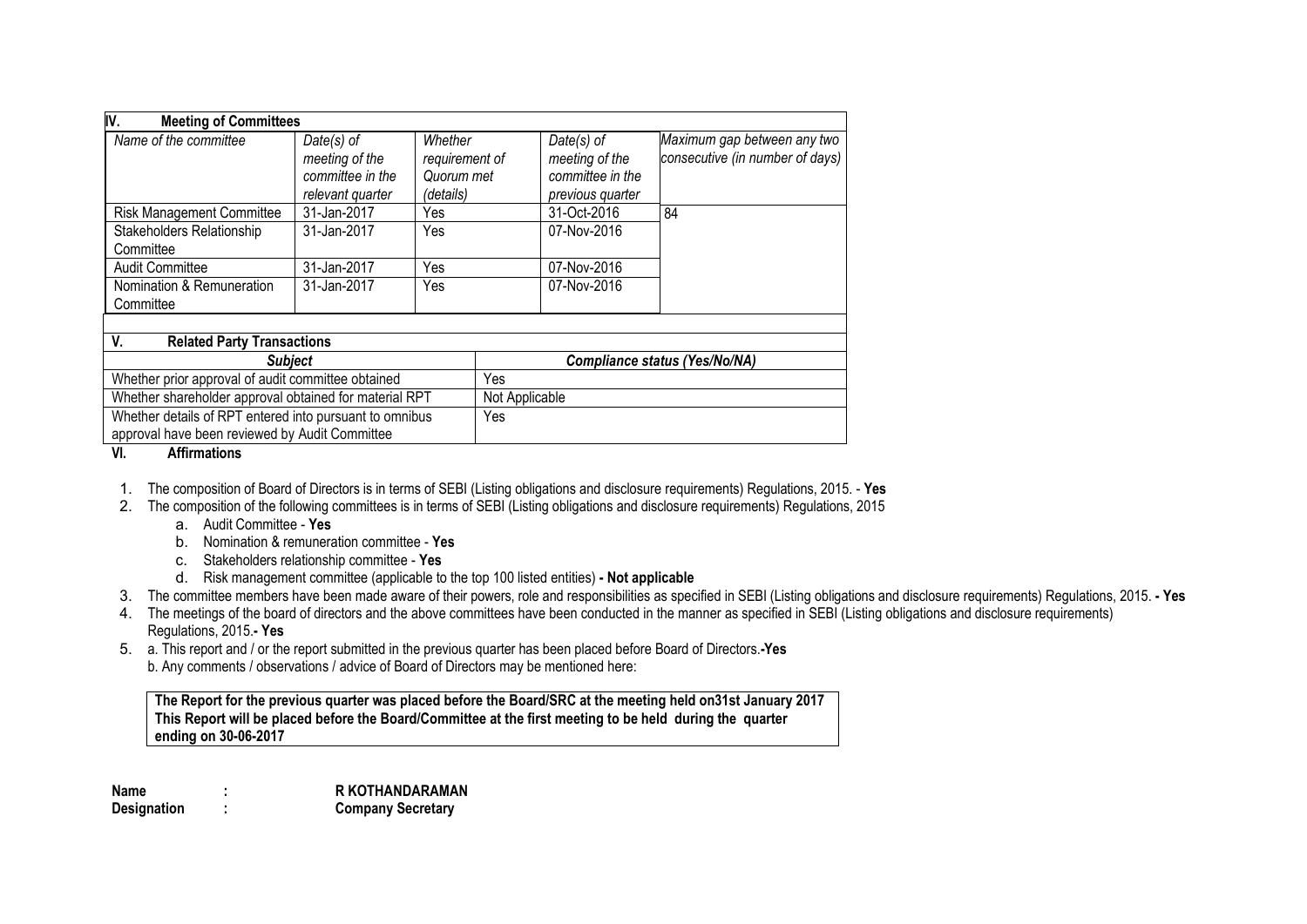# **ANNEXURE II**

# Format to be submitted by listed entity at the end of the financial year (for the whole of financial year)

| I.<br>Disclosure on website in terms of Listing Regulations                                                                             |                          |             |                                             |
|-----------------------------------------------------------------------------------------------------------------------------------------|--------------------------|-------------|---------------------------------------------|
| <b>Item</b>                                                                                                                             |                          |             | <b>Compliance status</b><br>(Yes / No / NA) |
| Details of business                                                                                                                     |                          |             | Yes                                         |
| Terms and conditions of appointment of independent directors                                                                            |                          |             | Yes                                         |
| Composition of various committees of board of directors                                                                                 |                          |             | Yes                                         |
| Code of conduct of board of directors and senior management personnel                                                                   |                          |             | Yes                                         |
| Details of establishment of vigil mechanism / Whistle Blower policy                                                                     |                          |             | Yes                                         |
| Criteria of making payments to non-executive directors                                                                                  |                          |             | Yes                                         |
| Policy on dealing with related party transactions                                                                                       |                          |             | Yes                                         |
| Policy for determining 'material' subsidiaries                                                                                          |                          |             | Yes                                         |
| Details of familiarization programmes imparted to independent directors                                                                 |                          |             | Yes                                         |
| Contact information of the designated officials of the listed entity who are responsible for assisting and handling investor grievances |                          |             | Yes                                         |
| Email address for grievance redressal and other relevant details                                                                        | Yes                      |             |                                             |
| <b>Financial results</b>                                                                                                                | Yes                      |             |                                             |
| Shareholding pattern                                                                                                                    | Yes                      |             |                                             |
| Details of agreements entered into with the media companies and / or their associates                                                   | Not Applicable           |             |                                             |
| New name and the old name of the listed entity                                                                                          | Not Applicable           |             |                                             |
| <b>Il Annual Affirmations</b>                                                                                                           |                          |             |                                             |
| <b>Particulars</b>                                                                                                                      | <b>Regulation Number</b> |             | <b>Compliance status</b>                    |
|                                                                                                                                         |                          | (Yes/No/NA) |                                             |
| Independent director(s) have been appointed in terms of specified criteria of                                                           | 16(1)(b)825(6)           | Yes         |                                             |
| 'independence' and / or 'eligibility'                                                                                                   |                          |             |                                             |
| <b>Board composition</b>                                                                                                                |                          |             |                                             |
| 17(2)<br>Meeting of Board of directors<br>Yes                                                                                           |                          |             |                                             |
| <b>Review of Compliance Reports</b><br>17(3)<br>Yes                                                                                     |                          |             |                                             |
| 17(4)<br>Plans for orderly succession for appointments<br>Yes                                                                           |                          |             |                                             |
| Code of Conduct                                                                                                                         |                          |             |                                             |
| Fees / compensation                                                                                                                     |                          |             |                                             |
| Minimum Information                                                                                                                     | 17(7)                    | Yes         |                                             |
| 17(8)<br>Compliance Certificate<br>Yes                                                                                                  |                          |             |                                             |